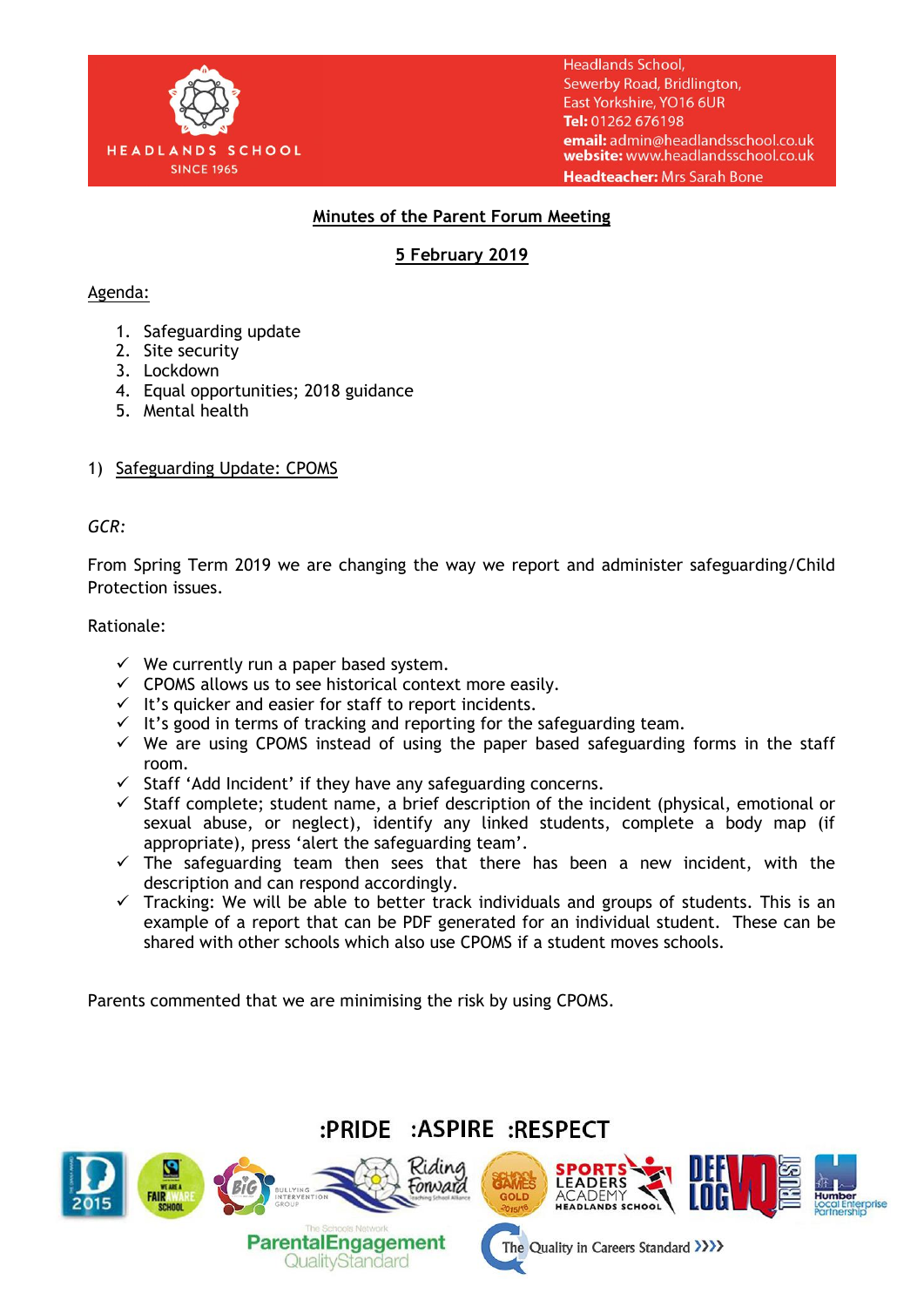### 2) Headlands School Site Security

### *GCR:*

i) Moving around the school at the start of the day.

 $\checkmark$  The green gate at the front and the back gate will only be open at times when staff are there to supervise entry and exit.

These times are:

8:15 am - 8:25 am

Break (front green gate only)

Lunchtime

After school

 $\checkmark$  We encourage students to arrive into school from 8:15 am. Both the front green gate and the back gate will be closed & locked by Duty Staff at 8:25am. Students arriving after 8:25 am are "late." If students are late then they need to enter the school via the Main Reception from Sewerby Road.

ii) Moving around the school between lessons.

- $\checkmark$  Improvements have been made to the front of the school to keep students secure during lessons and between lessons.
- $\checkmark$  Students don't go through the green gate.
- $\checkmark$  Students don't use the black doors at the bottom of the tower block (these are fire doors).
- $\checkmark$  Students don't use the fire exit between the Hall and Reception.
- $\checkmark$  Students don't use the green gate that goes onto the front field near the Sport Hall.

iii) Moving around the school at lunchtime.

- $\checkmark$  There will be no change to how we currently do things at lunchtime.
- $\checkmark$  Students will still be able to use the front field and the back field because they are supervised and the front green gate will be open.
- $\checkmark$  Students don't use the black doors at the bottom of the tower block (these are fire doors).
- $\checkmark$  Students don't use the fire exit between the Hall and Reception.

Y9, Y10 and Y11 students are able to leave site at lunchtime if they have:

1. Not received any "negative comments" in their Student Planner the previous day.

2. Have a pristine Student Planner with no evidence of graffiti.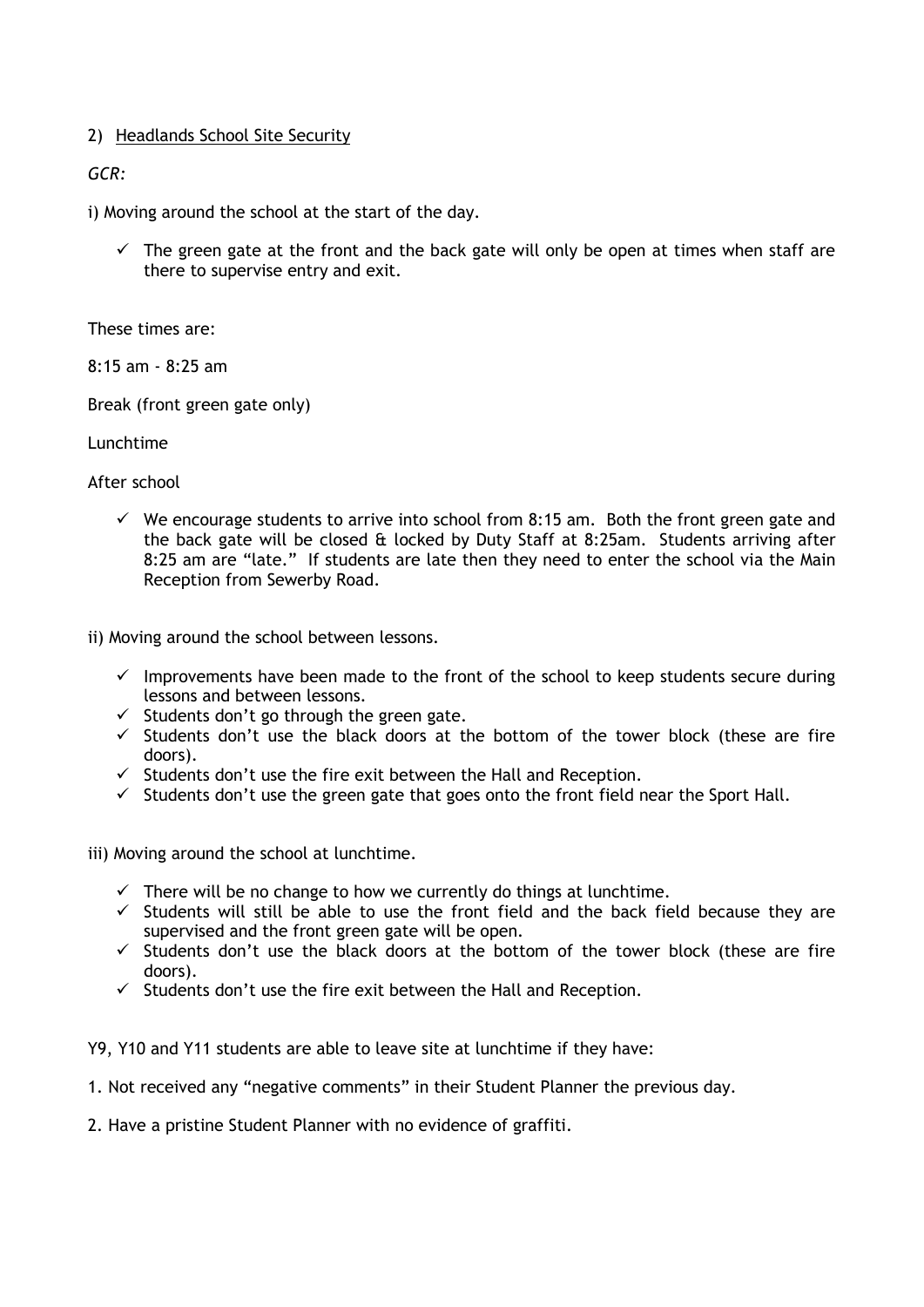### 3. Use the swipe card system on exit and entry to the school site.

GCR and parents toured the changes to the site.

#### 3) Planned Lockdown

*GCR*:

- $\checkmark$  DfE new security guidance
- $\checkmark$  Schools advised to consider lockdown procedures:
- $\checkmark$  The DfE's consulting on new school security guidance which suggests schools consider bringing in lockdown protocols to help manage the risk of incidents like terrorist attacks
- $\checkmark$  A lockdown is similar to a fire drill, but when the best course of action is to stay inside the building and secure it (lock rooms and close windows) instead of evacuating onto the field.

We will lockdown when there is…

- $\checkmark$  An aggressive/violent intruder on site. This will be rare, most are not aggressive and are escorted off site by staff.
- $\checkmark$  A dangerous animal on site.
- $\checkmark$  An environmental hazard, for example a gas leak near the school.
- $\checkmark$  Another threat as identified by staff.
- $\checkmark$  The normal school bell will ring 3 times (each time it will ring for 10 seconds, then stop for 5 seconds, then repeat)

What should students do in a lockdown?

 $\checkmark$  If in a lesson...

The teacher will lock the door and secure the windows.

Students need to remain calm and quiet.

Keep mobile phones on silent – the teacher will need to be able to hear any further threat and/or hear any messages from senior staff.

 $\checkmark$  If not in lesson time... go to the nearest staff supervised room and again the doors/windows will be secured.

## 4) Equal Opportunities 2018 Guidance

Gender Separation – Ofsted up-date shared with parents by GCR

- $\checkmark$  The November edition of the update focuses specifically on segregation by sex and what inspectors will be looking at during inspections.
- $\checkmark$  It is likely to be unlawful for schools to segregate pupils on the basis of any protected characteristics, including sex, unless permitted by the Equality Act 2010 for the purposes of: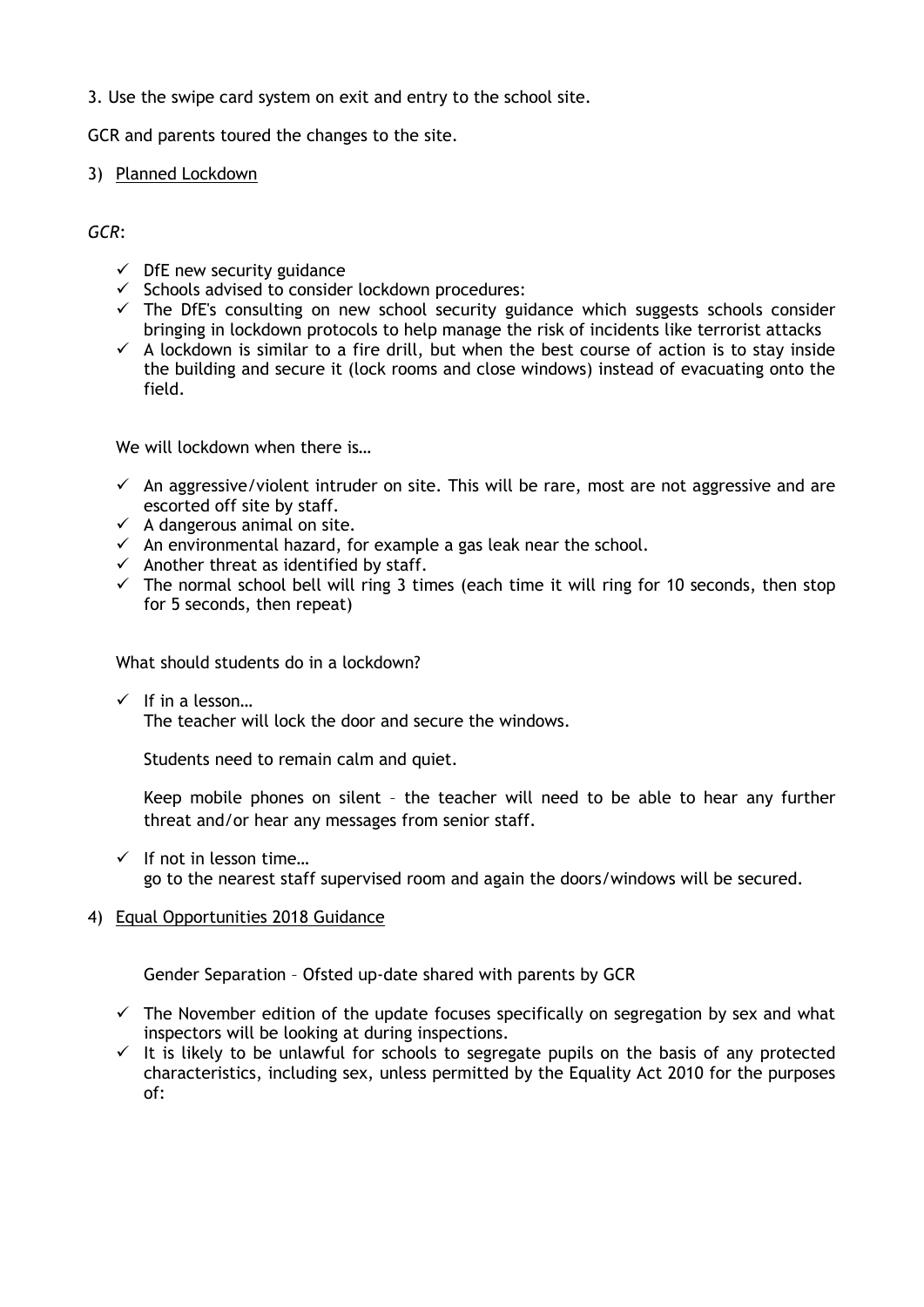• Positive action to alleviate a disadvantage associated with a certain characteristic, e.g. teaching sex education to single-sex classes because girls and boys may have different needs in this context.

• Competitive sport, games or other competitive activities in which physical strength, stamina or physique are significant factors in determining success or failure, e.g. schools may be permitted to have an all-boys football team, but would still have to allow girls equal opportunities to participate in comparable sporting activities.

 $\checkmark$  Ofsted has outlined how they will look at cases of segregation by sex. As of September 2018, the following measures apply:

• Any school unlawfully segregating pupils by sex should have this addressed in their inspection report.

• A school"s leadership and management can no longer be judged as "good" or 'outstanding' if it is unlawfully separating pupils. If the school has genuine imminent plans to reintegrate pupils, it may be appropriate to give the "requires improvement" grade; however, in other cases, schools will be judged "inadequate" in leadership and management.

• In June 2018, the DfE published guidance on what schools must consider when separating pupils by gender. The DFE have published guidance on what might be considered to be unlawful.

Parents gave a variety of views

5) Mental Health Challenges

NHS new statistics on mental health shared with parents by GCR:

- $\checkmark$  For the first time since 2004, the NHS has released data on children and young people's mental health. The data has revealed that 12.8 percent of 5- to 19-year-olds had at least one mental health disorder when they were assessed in 2017. Emotional disorders, including anxiety, depression, mania and bipolar affective disorder were the most common problems, affecting 8.1 percent of those surveyed.
- $\checkmark$  The links between social media use, cyber bullying and conditions such as anxiety and depression, were also clear from the study. Two thirds of 11- to 19-year-olds without a mental health disorder said they spent up to two hours per day on social media. For those with mental health problems, this was even more – 30 percent said they spent over four hours on social networking sites. Those with mental health disorders were also more than twice as likely to be cyber bullied and bully others online.

Parents agreed that mental health is one of the biggest challenges facing young people today.

- 6) AOB:
- $\checkmark$  Parents have requested that we use the new emailing system to raise awareness that the Parent Forum takes place.
- $\checkmark$  Parents sought assurance that we do let students go to the toilet during lessons.